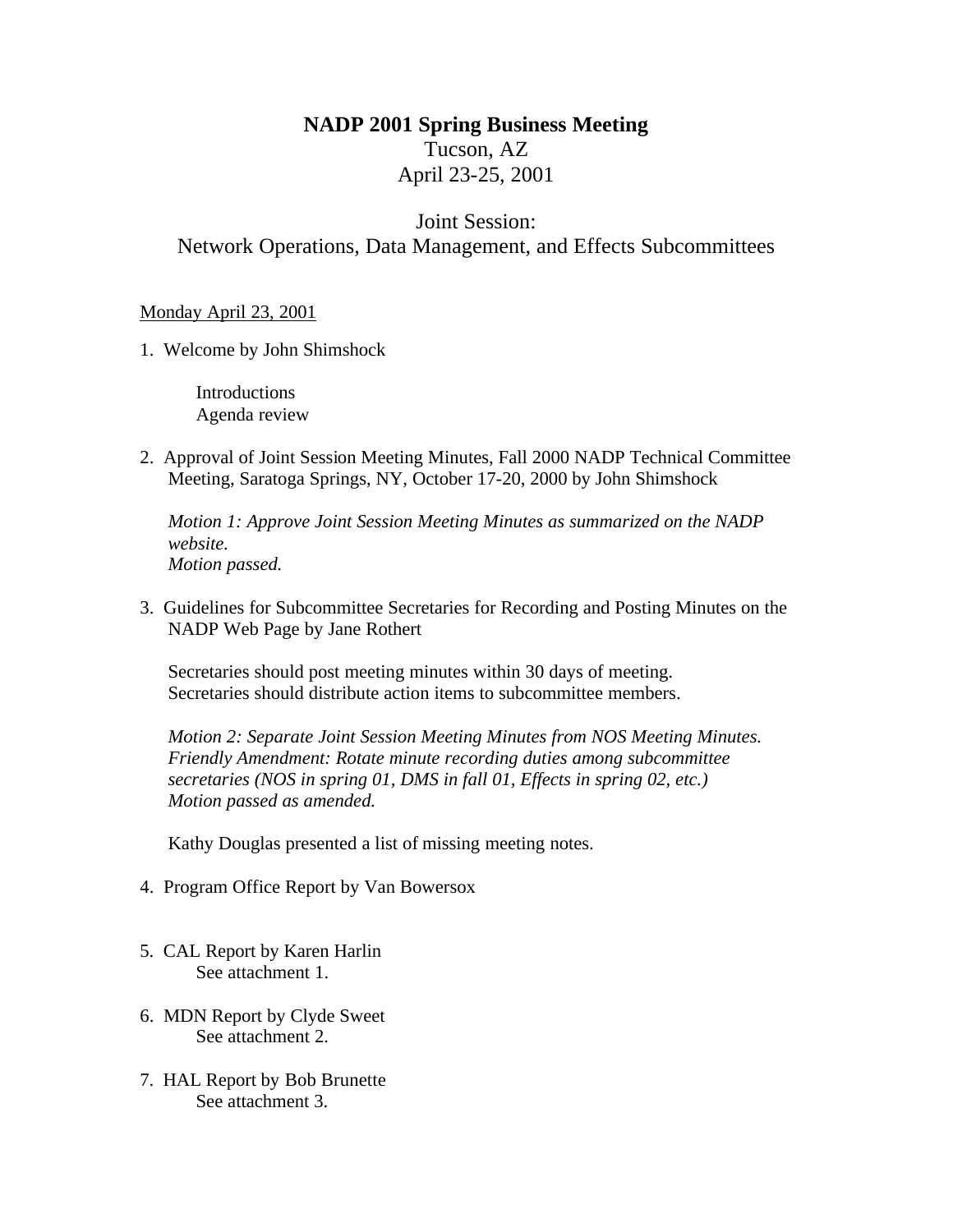8. Update on Site Classification scheme by Luther Smith and Bob Larson See attachment 4.

New site code scheme will take the form of " $Xn_1n_2n_3n_4Z$ ," where X = **U**rban, **S**uburban, **R**ural, or **I**solated  $n_1$  = population factor (# between 0 and 9, representing the lowest and highest 10%), within 15 km radius  $n_2$  = road factor, within 5 km radius  $n_3 = SO_x$  emission factor, within 25 km radius  $n_4$  = NO<sub>x</sub> emission factor, within 25 km radius And  $Z =$  water distance (S = < 100 km from the ocean, L = < 50 km of a Great Lake, or  $N =$  neither)

Discussion: "What is an ocean?" All salt waters except the Great Salt Lake.

*Motion 3: The basic level of site classification (X) will be made using 1990 census data within 15 km of the NTN site and will be labeled the following (number of people per square km):*

| $\langle$ 10 | isolated                                              |
|--------------|-------------------------------------------------------|
| 10-100       | rural                                                 |
| 100-1000     | suburban                                              |
| >1000        | urban                                                 |
|              | Motion passed with one dissenting vote, Luther Smith. |

- 9. Update on Developing a New Precipitation Sampler by Mark Nilles See attachment 5.
- 10. Update on Rain Gage Comparison Study by Mark Nilles See attachment 6.

 Discussion presentation by Scott Dossett See attachment 7..

Adjourn

Wednesday April 25, 2001

11. Fall 2001 Business Meeting: Interest in meeting in Champaign, IL, the week of August 27, 2001? Yes, including an evening reception/poster session.

NADP Participation at N 2001, 2<sup>nd</sup> International Nitrogen Conference, October 14-18, 2001.